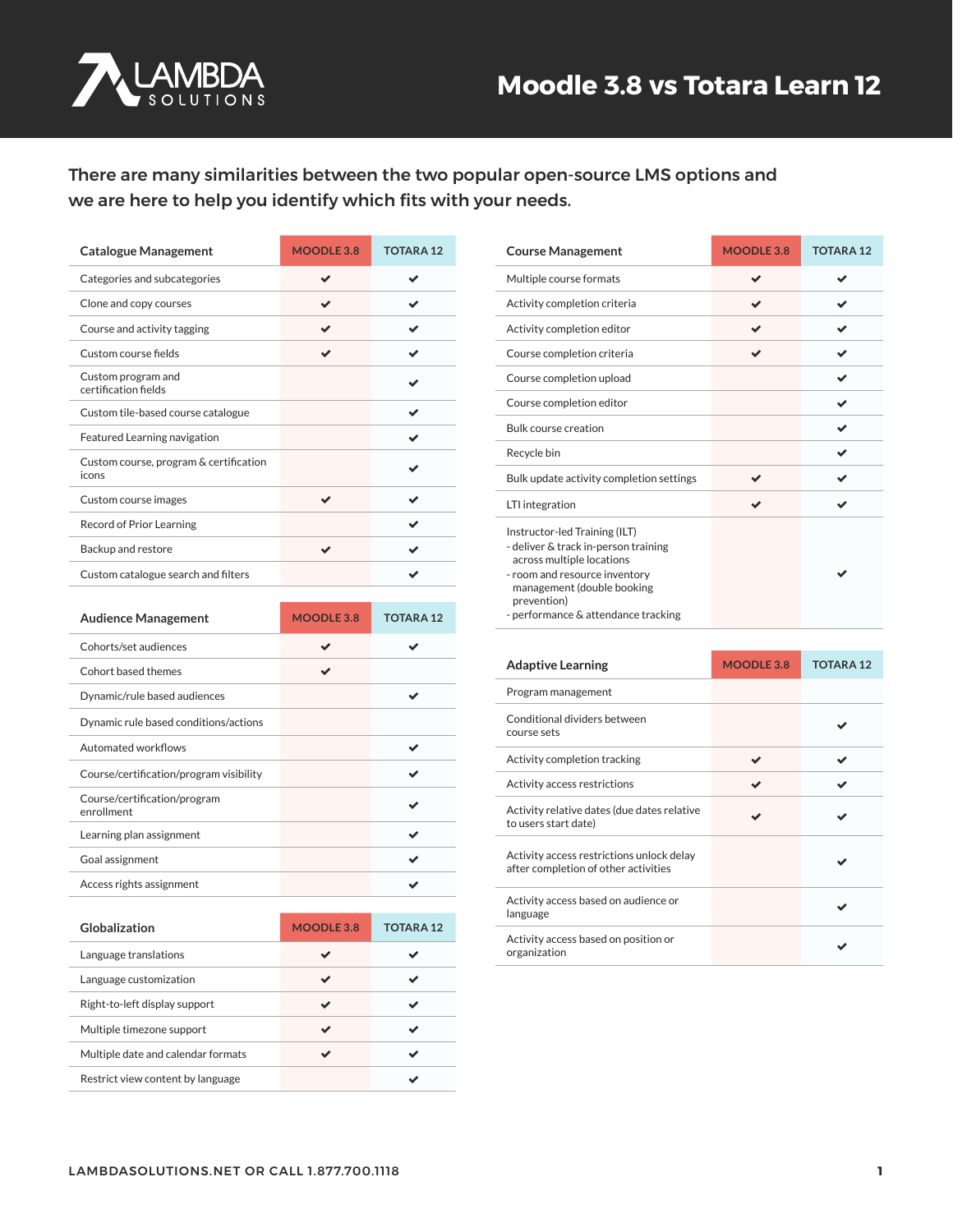

# **Moodle 3.8 vs Totara Learn 12**

| Gamification                 | MOODLE 3.8 | <b>TOTARA12</b> |
|------------------------------|------------|-----------------|
| Activity results leaderboard |            |                 |
| Topic access restrictions    |            |                 |
| Quiz access password         |            |                 |
| Course access keys           |            |                 |
| Points, awards, and badges   |            |                 |

| <b>Social and Collaborative Learning</b>                                       | MOODLE 3.8 | <b>TOTARA12</b> |
|--------------------------------------------------------------------------------|------------|-----------------|
| Live chat                                                                      |            |                 |
| Forums                                                                         |            |                 |
| Forums - Instructors can add private<br>reply's                                |            |                 |
| User-to-user messaging - mute<br>conversations                                 |            |                 |
| Forum summary report and export                                                |            |                 |
| Peer based assessment                                                          |            |                 |
| Messaging                                                                      |            |                 |
| Emojis in messaging                                                            |            |                 |
| Group conversations                                                            |            |                 |
| Group messaging                                                                |            |                 |
| Wikis, shared glossaries, shared<br>databases, workshops, group<br>assignments |            |                 |
| Course groups and groupings                                                    |            |                 |

| <b>Evaluation and Measuring</b><br>Engagement      | MOODLE 3.8        | <b>TOTARA12</b> |
|----------------------------------------------------|-------------------|-----------------|
| Feedback (evaluations)                             |                   |                 |
| Conditional feedback questions                     |                   |                 |
| Automated feedback reminders                       |                   |                 |
| Choice (polling)                                   |                   |                 |
|                                                    |                   |                 |
| <b>Performance Management</b>                      | <b>MOODLE 3.8</b> | <b>TOTARA12</b> |
| Appraisal management                               |                   |                 |
| 360° feedback                                      |                   |                 |
| Company and personal goals                         |                   |                 |
|                                                    |                   |                 |
| Custom goal scales                                 |                   |                 |
| Track informal learning with uploading<br>evidence |                   |                 |

| <b>Assessment and Achievement</b>     | MOODLE 3.8 | <b>TOTARA12</b> |
|---------------------------------------|------------|-----------------|
| Open Badges                           |            | J               |
| Badge issue for course completion     |            |                 |
| Badge issue for program completion    |            |                 |
| Badge issue for audience membership   |            |                 |
| Badge issue for activity completion   |            |                 |
| Badge issue for competency completion |            |                 |
| Badge issue for group membership      | ✔          |                 |
| Custom certificates                   |            |                 |
| Multi-page certificates               |            |                 |
| Quiz tool                             |            |                 |
| Gradebook and grading                 |            |                 |
| Anonymous graders                     |            |                 |
| Marking rubrics and workflows         |            |                 |
| Assignments                           |            |                 |

| <b>Team Management</b>            | MOODLE 3.8 | <b>TOTARA12</b> |
|-----------------------------------|------------|-----------------|
| <b>Team Dashboard</b>             |            |                 |
| Temporary manager(s)              |            |                 |
| Performance management            |            |                 |
| Team alerts, tasks and statistics |            |                 |

| <b>Enrollment Management</b>                                 | MOODLE 3.8 | <b>TOTARA12</b> |
|--------------------------------------------------------------|------------|-----------------|
| Manual and self enrollment                                   |            |                 |
| Cohort/Audience based enrollment                             |            |                 |
| Dynamic audience based enrollment                            |            |                 |
| Competency based enrollment                                  |            |                 |
| Learning plan based enrollment                               |            | ✔               |
| Program and certification assignment                         |            | ✔               |
| Automated enrollment                                         |            |                 |
| Self-enrollment with audience<br>restriction                 |            |                 |
| Direct seminar event enrollment                              |            |                 |
| Direct seminar event enrollment with<br>audience restriction |            |                 |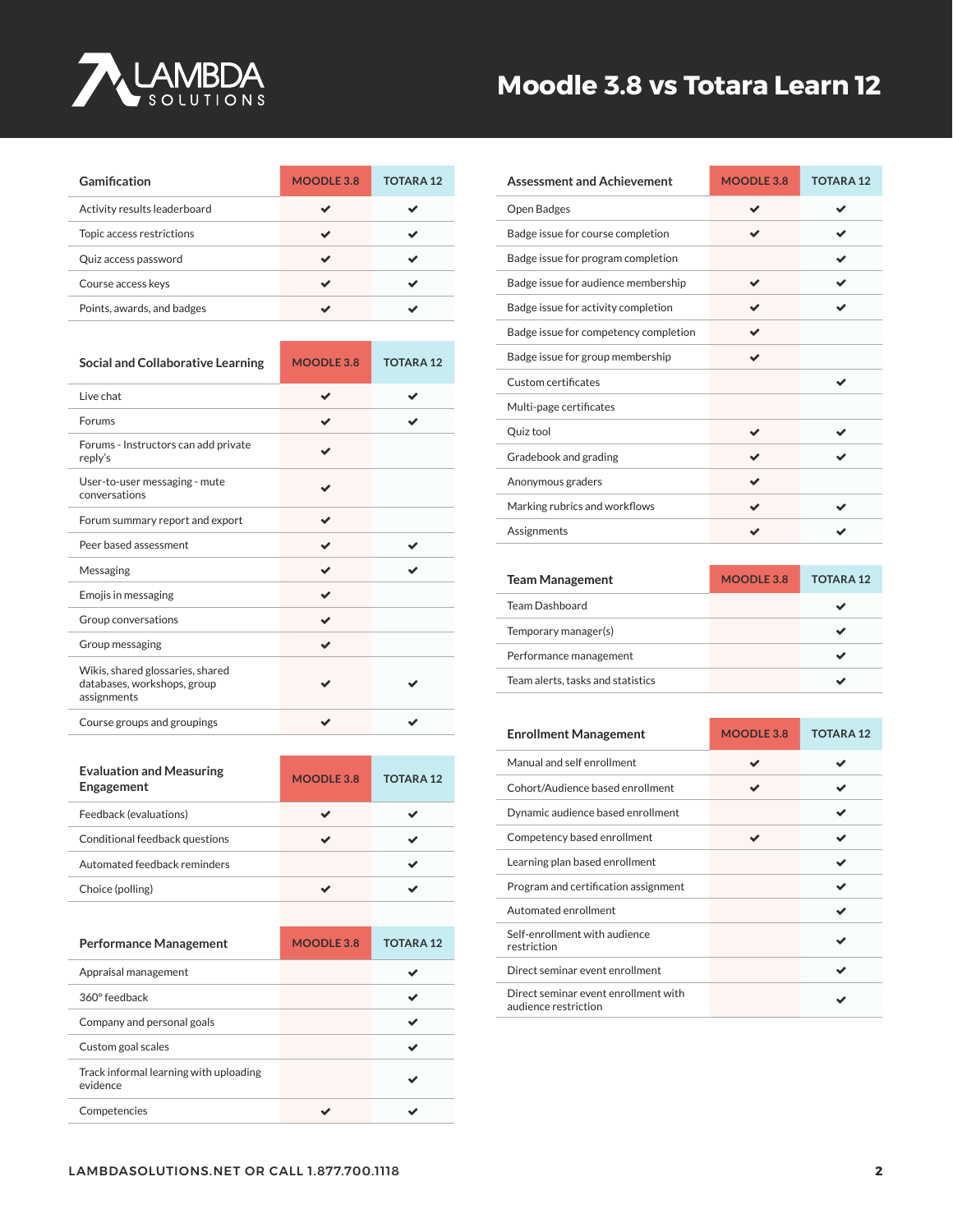

# **[Moodle 3.8 vs Totara Learn 12](https://www.lambdasolutions.net/)**

| <b>GDPR</b>                     | MOODLE 3.8 | <b>TOTARA12</b> |
|---------------------------------|------------|-----------------|
| Site policies                   |            |                 |
| Site policy versioning          |            |                 |
| Multi-language site policies    |            |                 |
| Configurable consent statements |            |                 |
| Consent records                 |            |                 |
| Data export                     |            |                 |
| Data deletion/purge             |            |                 |

| <b>Learner Personalization</b>                | MOODLE 3.8 | <b>TOTARA12</b> |
|-----------------------------------------------|------------|-----------------|
| Alerts and tasks                              |            |                 |
| My learning dashboard                         |            |                 |
| Multiple dashboards                           |            |                 |
| Record of learning                            |            |                 |
| Current learning/course overview              |            |                 |
| Last course accessed block                    |            |                 |
| Activity completion based progress<br>display |            |                 |
| User tours                                    |            |                 |
| Duplicate user tours                          |            |                 |

| <b>Learning Plans</b>                                      | MOODLE 3.8 | <b>TOTARA12</b> |
|------------------------------------------------------------|------------|-----------------|
| Learning plans                                             |            |                 |
| Multiple templates                                         |            |                 |
| Custom workflows                                           |            |                 |
| Assigned by position/organisation                          |            |                 |
| Assigned by cohort                                         |            |                 |
| Assigned by audience                                       |            |                 |
| Priorities & due dates for learning<br>plan items          |            |                 |
| Add competencies to plans                                  |            |                 |
| Add courses, programs & certifications<br>to plans         |            |                 |
| Add learning objectives to plans                           |            |                 |
| External evidence for competencies                         |            |                 |
| External evidence for courses,<br>programs, certifications |            |                 |

| <b>Hierarchies</b>                                   | MOODLE 3.8 | <b>TOTARA12</b> |
|------------------------------------------------------|------------|-----------------|
| Organizational hierarchies                           |            |                 |
| Positional hierarchies                               |            |                 |
| Competency hierarchies                               |            |                 |
| Import competency hierarchy                          |            |                 |
| Export competency hierarchy                          |            |                 |
| Competencies linked to courses                       |            |                 |
| Competencies linked to activities                    |            |                 |
| Custom competency completion scales                  |            |                 |
| Positions & organizations linked to<br>competencies  |            |                 |
| Positions & organizations linked to<br>company goals |            |                 |

| <b>Content Management</b>       | MOODLE 3.8 | <b>TOTARA12</b> |
|---------------------------------|------------|-----------------|
| SCORM 1.2 compliant             |            |                 |
| LTI v2 support                  |            |                 |
| <b>IMS</b> support              |            |                 |
| H <sub>5</sub> P support        |            |                 |
| Static content creation         |            |                 |
| File, folder and link upload    |            |                 |
| <b>External repository APIs</b> |            |                 |
| Glossary                        |            |                 |
| Database (knowledge banks)      |            |                 |

| <b>Content Marketplace</b>                | MOODLE 3.8 | <b>TOTARA 12</b> |
|-------------------------------------------|------------|------------------|
| eLearning content marketplace with<br>GO1 |            |                  |
| Integration with OpenSesame               |            |                  |

| <b>Access Management</b>        | MOODLE 3.8 | <b>TOTARA12</b> |
|---------------------------------|------------|-----------------|
| Guest access                    |            |                 |
| Self registration               |            |                 |
| Self registration with approval |            |                 |
| OAuth authentication            |            |                 |
| Password policy                 |            |                 |
| Custom access rights            |            |                 |